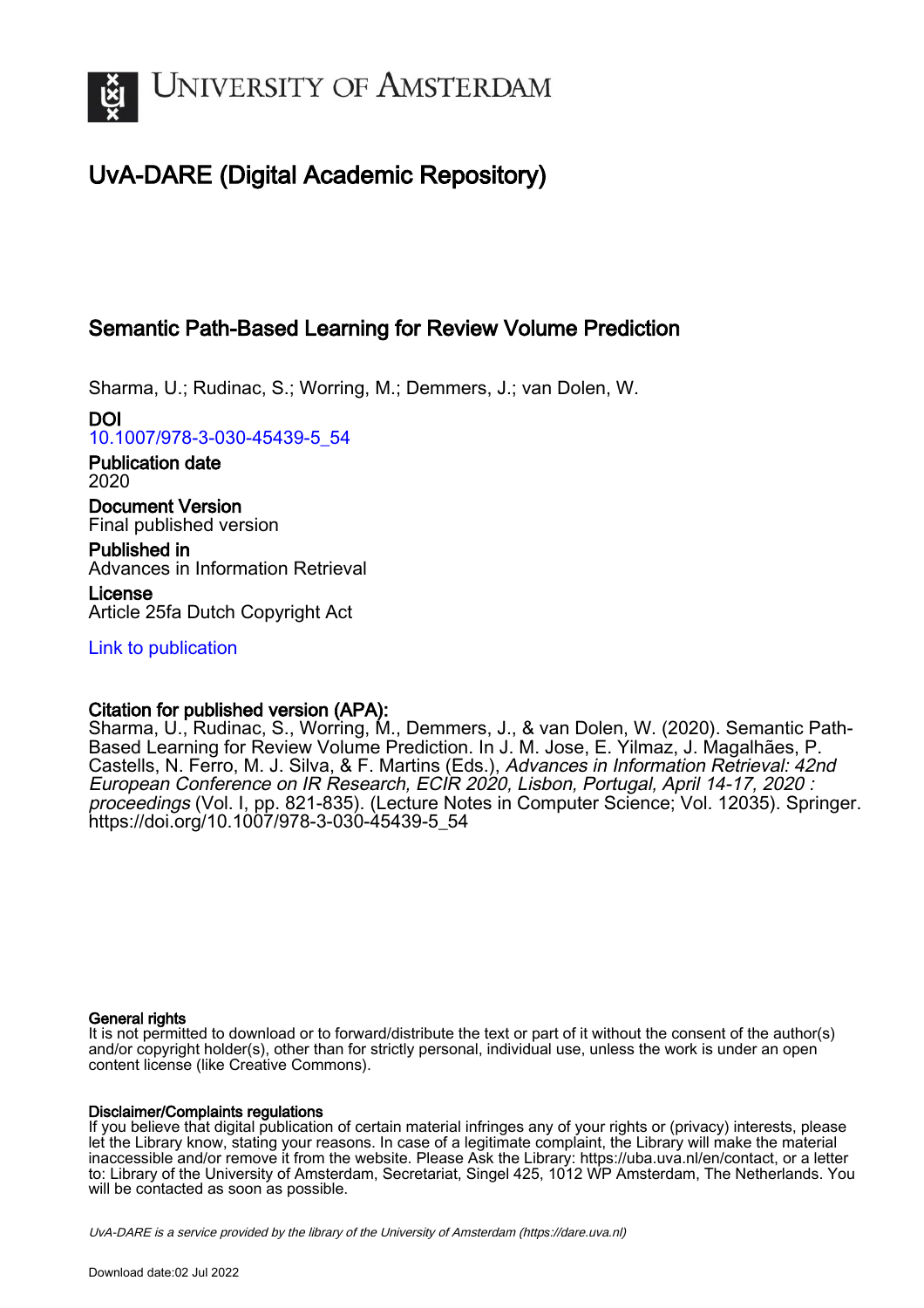

# **Semantic Path-Based Learning for Review Volume Prediction**

Ujjwal Sharma<sup>1( $\boxtimes$ )</sup>, Stevan Rudinac<sup>1</sup>, Marcel Worring<sup>1</sup>, Joris Demmers<sup>2</sup>, and Willemiin van Dolen<sup>1</sup>

> <sup>1</sup> University of Amsterdam, Amsterdam, The Netherlands *{*u.sharma,s.rudinac,m.worring,w.m.vandolen*}*@uva.nl <sup>2</sup> Monash University, Melbourne, Australia joris.demmers@monash.edu

**Abstract.** Graphs offer a natural abstraction for modeling complex real-world systems where entities are represented as nodes and edges encode relations between them. In such networks, entities may share common or similar attributes and may be connected by paths through multiple attribute modalities. In this work, we present an approach that uses semantically meaningful, bimodal random walks on real-world heterogeneous networks to extract correlations between nodes and bring together nodes with shared or similar attributes. An attention-based mechanism is used to combine multiple attribute-specific representations in a late fusion setup. We focus on a real-world network formed by restaurants and their shared attributes and evaluate performance on predicting the number of reviews a restaurant receives, a strong proxy for popularity. Our results demonstrate the rich expressiveness of such representations in predicting review volume and the ability of an attention-based model to selectively combine individual representations for maximum predictive power on the chosen downstream task.

**Keywords:** Heterogeneous information networks · Metapaths · Deep learning on graphs · Venue popularity prediction

## **1 Introduction**

Multimodal graphs have been extensively used in modeling real-world networks where entities interact and communicate with each other through multiple information pathways or *modalities* [\[1,](#page-12-0)[23,](#page-14-0)[31](#page-14-1)]. Each modality encodes a distinct *view* of the relation between nodes. For example, within a social network, users can be connected by their shared preference for a similar product or by their presence in the same geographic locale. Each of these semantic contexts links the same user set with a distinct edge set. Such networks have been extensively used for applications like semantic proximity search in existing interaction networks [\[7\]](#page-13-0), augmenting semantic relations between entities [\[36\]](#page-15-0), learning interactions in an unsupervised fashion [\[3\]](#page-12-1) and augmenting traditional matrix factorization-based collaborative filtering models for recommendation [\[27](#page-14-2)].

-c Springer Nature Switzerland AG 2020

J. M. Jose et al. (Eds.): ECIR 2020, LNCS 12035, pp. 821–835, 2020. [https://doi.org/10.1007/978-3-030-45439-5](https://doi.org/10.1007/978-3-030-45439-5_54)\_54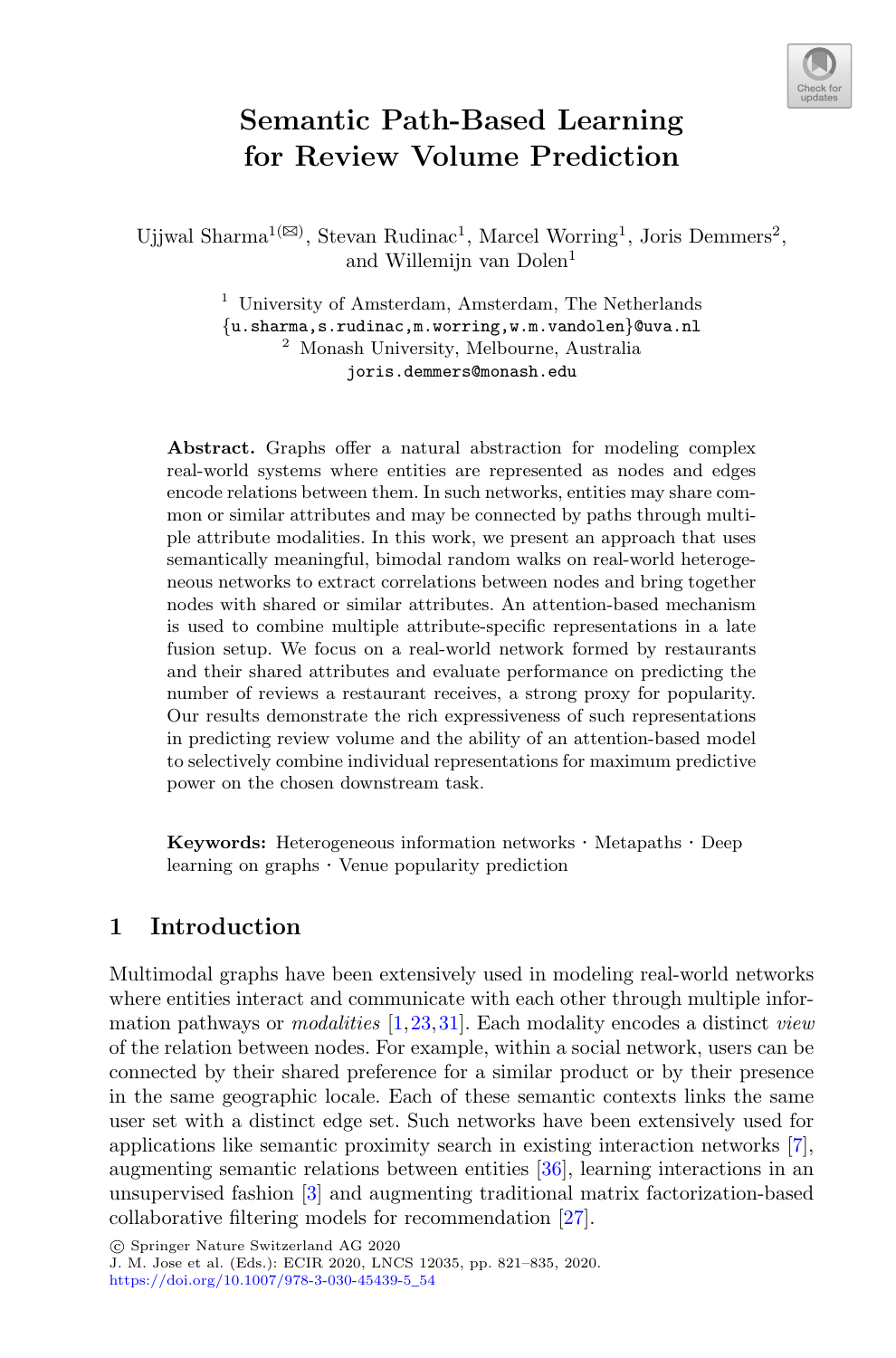Each modality within a multimodal network encodes a different semantic relation and exhibits a distinct *view* of the network. While such views contain relations between nodes based on interactions within a single modality, observed outcomes in the real-world are often a complex combination of these interactions. Therefore, it is essential to compose these complementary interactions meaningfully to build a better representation of the real world. In this work, we examine a multimodal approach that attempts to model the review-generation process as the end-product of complex interactions within a restaurant network.

Restaurants share a host of attributes with each other, each of which may be treated as a modality. For example, they may share the same neighborhood, the same operating hours, similar kind of cuisine, or the same 'look and feel'. Furthermore, each of these attributes only uncovers a specific type of relation. For example, a view that only uses the location-modality will contain venues only connected by their colocation in a common geographical unit and will prioritize physical proximity over any other attribute. Broadly, each of these views is characterized by a semantic context and encodes modality-specific relations between restaurants. These views, although informative, are *complementary* and only record associations within the same modality. While each of these views encodes a part of the interactions within the network, performance on a downstream task relies on a suitable combination of views pertinent to the task [\[5\]](#page-13-1).

In this work, we use metapaths as a semantic interface to specify which relations within a network may be relevant or meaningful and worth investigating. We generate bimodal low-dimensional embeddings for each of these metapaths. Furthermore, we conjecture that their relevance on a downstream task varies with the nature of the task and that this task-specific modality relevance should be learned from data. In this work,

- We propose a novel method that incorporates restaurants and their attributes into a multimodal graph and extracts multiple, bimodal low dimensional representations for restaurants based on available paths through shared visual, textual, geographical and categorical features.
- We use an attention-based fusion mechanism for selectively combining representations extracted from multiple modalities.
- We evaluate and contrast the performance of modality-specific representations and joint representations for predicting review volume.

# **2 Related Work**

The principle challenge in working with multimodal data revolves around the task of extracting and assimilating information from multiple modalities to learn informative joint representations. In this section, we discuss prior work that leverages graph-based structures for extracting information from multiple modalities, focussing on the auto-captioning task that introduced such methods. We then examine prior work on network embeddings that aim to learn discriminative representations for nodes in a graph.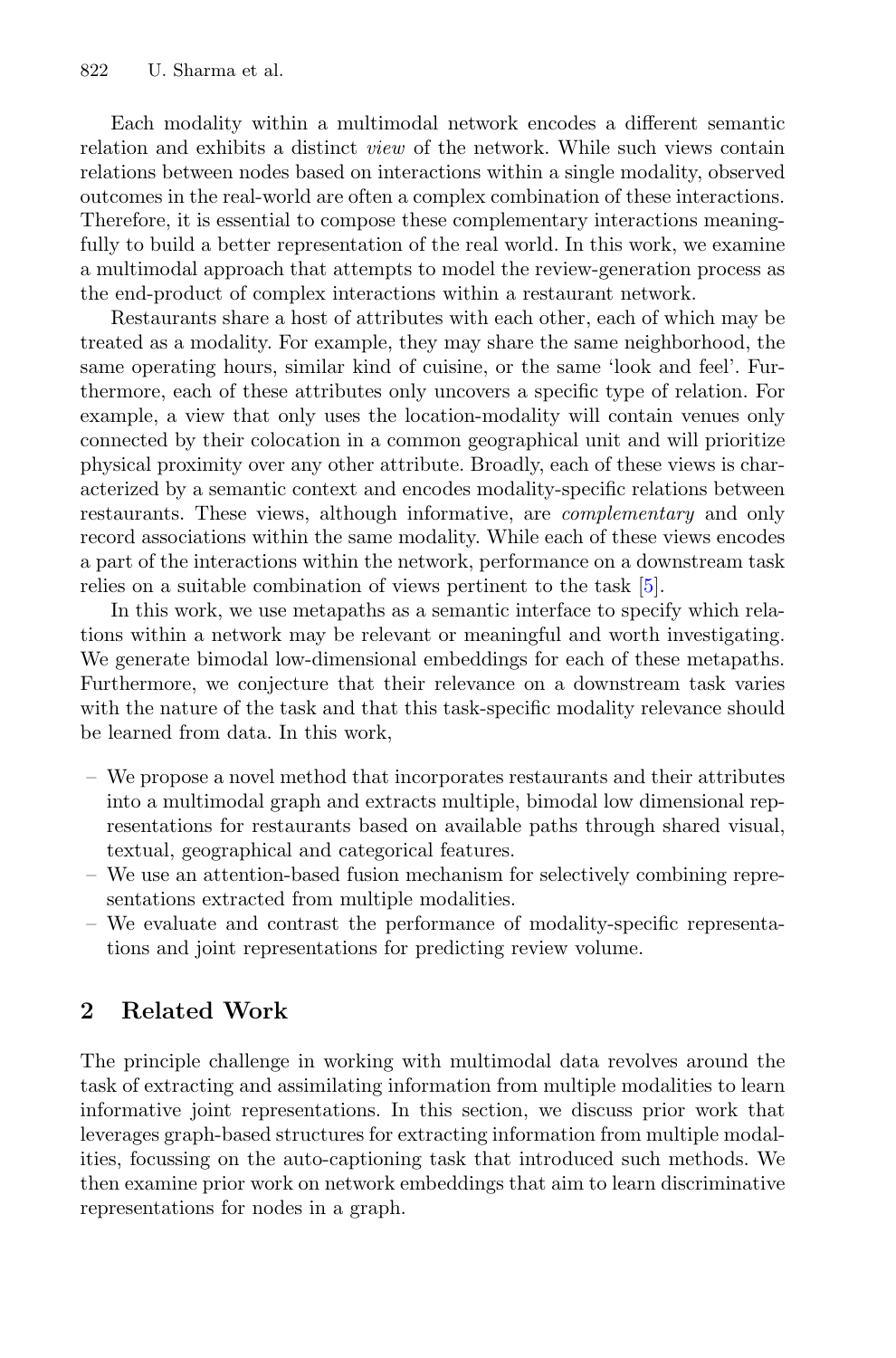#### **2.1 Graphs for Modelling Semantic Relationships**

Graph-based learning techniques provide an elegant means for incorporating semantic similarities between multimedia documents. As such, they have been used for inference in large multimodal collections where a single modality may not carry sufficient information [\[2\]](#page-12-2). Initial work in this domain was structured around the task of captioning unseen images using correlations learned over multiple modalities (tag-propagation or auto-tagging). Pan *et al.* use a graph-based model to discover correlations between image features and text for automatic image-captioning [\[21\]](#page-14-3). Urban *et al.* use an *Image-Context Graph* consisting of captions, image features and images to retrieve relevant images for a textual query [\[32\]](#page-14-4). Stathopoulos *et al.* [\[28](#page-14-5)] build upon [\[32](#page-14-4)] to learn a similarity measure over words based on their co-occurrence on the web and use these similarities to introduce links between similar caption words. Rudinac *et al.* augment the *Image-Context Graph* with users as an additional modality and deploy it for generating visual-summaries of geographical regions [\[25](#page-14-6)]. Since we are interested in discovering multimodal similarities between restaurants, we use a graph layout similar to the one proposed by Pan *et al.* [\[21\]](#page-14-3) for the image auto-captioning task but replace images with restaurants as central nodes. Other nodes containing textual features, visual features and users are retained. We also add categorical information like cuisines as a separate modality, allowing them to serve as semantic anchors within the representation.

#### **2.2 Graph Representation Learning**

Graph representation learning aims to learn mappings that embed graph nodes in a low-dimensional compressed representation. The objective is to learn embeddings where geometric relationships in the compressed embedding space reflect structural relationships in the graph. Traditional approaches generate these embeddings by finding the leading eigenvectors from the affinity matrix for representing nodes [\[16](#page-13-2)[,24\]](#page-14-7). With the advent of deep learning, neural networks have become increasingly popular for learning such representations, jointly, from multiple modalities in an end-to-end pipeline [\[4,](#page-13-3)[11](#page-13-4)[,14](#page-13-5),[30,](#page-14-8)[34](#page-14-9)].

Existing random walk-based embedding methods are extensions of the Random Walks with Restarts (RWR) paradigm. Traditional RWR-based techniques compute an affinity between two nodes in a graph by ascertaining the steadystate transition probability between them. They have been extensively used for the aforementioned auto-captioning tasks [\[21](#page-14-3),[25,](#page-14-6)[28](#page-14-5)[,32](#page-14-4)], tourism recommendation [\[15\]](#page-13-6) and web search as an integral part of the PageRank algorithm [\[20](#page-14-10)]. Deep Learning-based approaches build upon the traditional paradigm by optimizing the co-occurrence statistics of nodes sampled from these walks. *DeepWalk* [\[22\]](#page-14-11) uses nodes sampled from short truncated random walks as phrases to optimize a skip-gram objective similar to *word2vec* [\[17\]](#page-13-7). Similarly, *node2vec* augments this learning paradigm with second-order random walks parameterized by exploration parameters *p* and *q* which control between the importance of homophily and structural equivalence in the learnt representations [\[8](#page-13-8)]. For a homogeneous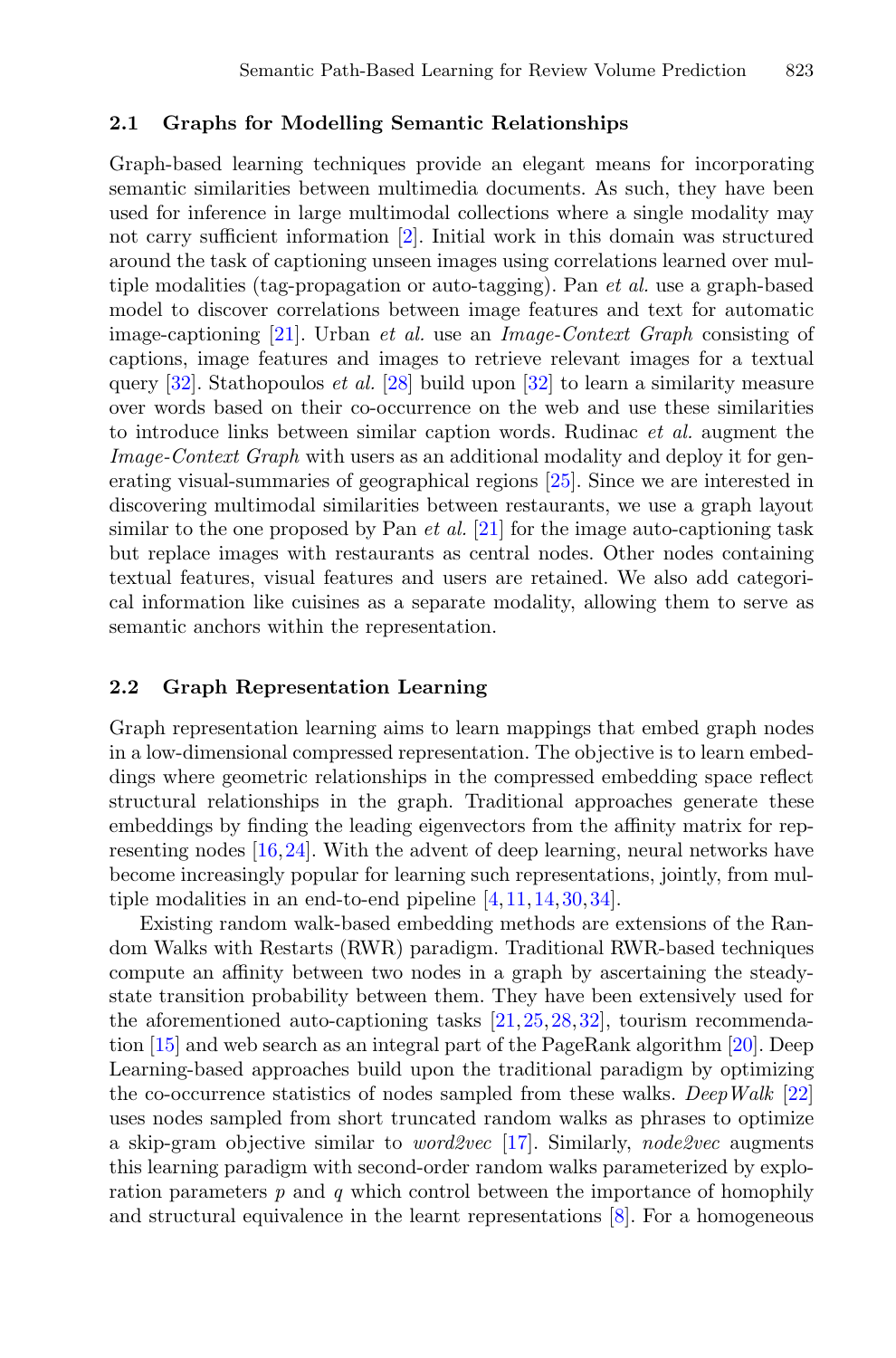network, random walk based methods like *DeepWalk* and *node2vec* assume that while the probabilities of transitioning from one node to another can be different, every transition still occurs between nodes of the same type. For heterogeneous graphs, this assumption may be fallacious as all transitions do not occur between nodes of the same type and consequently, do not carry the same semantic context. Indeed, our initial experiments with *node2vec* model suggest that it is not designed to handle highly multimodal graphs. Clements *et al.* [\[5\]](#page-13-1) demonstrated that in the context of content recommendation, the importance of modalities is strongly task-dependent and treating all edges in heterogeneous graphs as equivalent can discard this information. *Metapath2Vec* [\[6\]](#page-13-9) remedies this by introducing unbiased walks over the network schema specified by a *metapath* [\[29](#page-14-12)], allowing the network to learn the semantics specified by the metapath rather than those imposed purely by the topology of the graph. Metapath-based approaches have been extended to a variety of other problems. Hu *et al.* use an exhaustive list of semantically-meaningful metapaths for extracting Top-N recommendations with a neural co-attention network [\[10](#page-13-10)]. Shi *et al.* use metapath-specific representations in a traditional matrix factorization-based collaborative filtering mechanism [\[27\]](#page-14-2). In this work, we perform random walks on sub-networks of a restaurant-attribute network containing restaurants and attribute modalities. These attribute modalities may contain images, text or categorical features. For each of these sub-networks, we perform random walks and use a variant of the heterogeneous skip-gram objective introduced in [\[6](#page-13-9)] to generate low-dimensional bimodal embeddings. Bimodal embeddings have several interesting properties. Training relations between two modalities provide us with a degree of modularity where modalities can be included or held-out from the prediction model without affecting others. It also makes training inexpensive as the number of nodes when only considering two modalities is far lower than in the entire graph.

## **3 Proposed Method**

In this section, we begin by providing a formal introduction to graph terminology that is frequently referenced in this paper. We then move on to detail our proposed method illustrated in Fig. [1.](#page-5-0)

## **3.1 Definitions**

Formally, a heterogeneous graph is denoted by  $G = (V, E, \phi, \sigma)$  where V and  $E$  denote the node and edge sets respectively. For every node and edge, there exists mapping functions  $\phi(v) \to \mathcal{A}$  and  $\sigma(e) \to \mathcal{R}$  where  $\mathcal{A}$  and  $\mathcal{R}$  are sets of node types and edge types respectively such that  $|\mathcal{A} + \mathcal{R}| > 2$ .

For a heterogeneous graph  $G = (V, E, \phi, \sigma)$ , a network schema is a *metagraph*  $M_G = (\mathcal{A}, \mathcal{R})$  where  $\mathcal{A}$  is the set of node types in V and  $\mathcal{R}$  is the set of edge types in E. A network schema enumerates the possible node types and edge types that can occur within a network.

A metapath  $\mathcal{M}(\mathcal{A}_1, \mathcal{A}_n)$  is a path on the network schema  $M_G$  consisting of a sequence of ordered edge transitions:  $\mathcal{M}(\mathcal{A}_1, \mathcal{A}_n) : [\mathcal{A}_1 \to \mathcal{A}_2 \to \ldots \to \mathcal{A}_n].$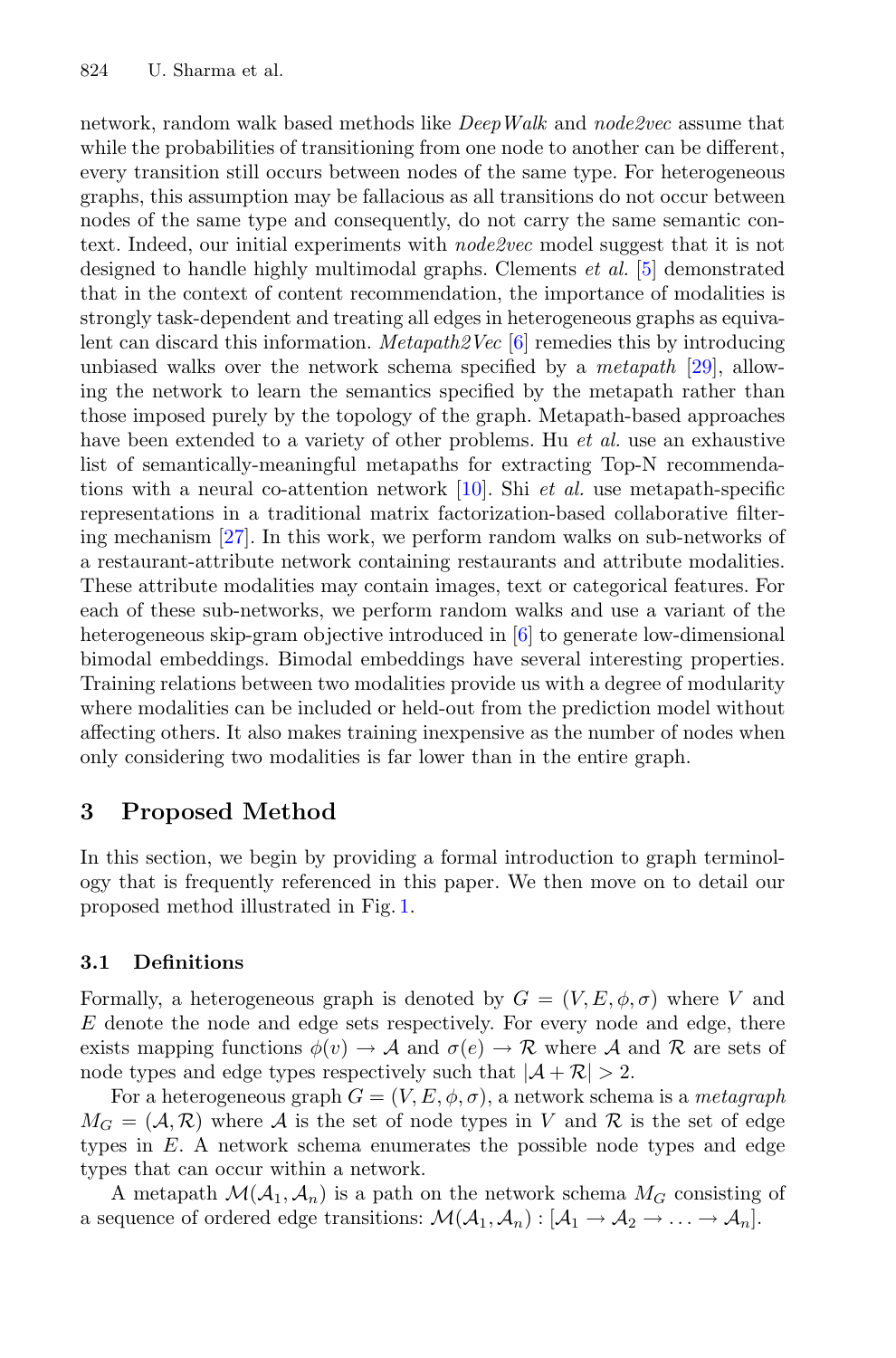

<span id="page-5-0"></span>**Fig. 1.** Model pipeline: We use TripAdvisor to collect information for restaurants in Amsterdam. Each venue characteristic is then embedded as a separate node within a multimodal graph. In the figure above *R* nodes denote restaurants, *I* nodes denote images for a restaurant, *D* nodes are review documents, *A* nodes are categorical attributes for restaurants and *L* nodes are locations. Bimodal random walks are used to extract pairwise correlations between nodes in separate modalities which are embedded using a heterogeneous skip-gram objective. Finally, an attention-based fusion model is used to combine multiple embeddings together to regress the review volume for restaurants.

#### <span id="page-5-1"></span>**3.2 Graph Nodes**

Let  $G = (V, E)$  be the heterogeneous graph with a set of nodes V and edges E. We assume the graph to be undirected as linkages between venues and their attributes are inherently symmetric. Below, we describe the node types used to construct the graph (cf. Figs. [1](#page-5-0) and [2\)](#page-6-0).

- 1. **Restaurant Nodes:** For each of the N restaurants in a city, we introduce a node.
- 2. **Categorical Attribute Nodes:** A categorical feature node is added for each of the categories below.
	- **Cuisines:** Product/Cuisine type served in the restaurant.
	- **Meals:** Meals (Breakfast, Lunch, Dinner, etc.) which the restaurant serves.
	- **Features:** Additional services/attributes for the restaurants.
	- **Symbolic Price:** A discretized price bracket for venues.
- 3. **Location:** We split the region under consideration into rectangular geographical cells and bin restaurant locations into these cells. We add a node for every geographical cell that contains at least one restaurant within it.
- 4. **Image Features:** Images of a restaurant reflect its visual look-and-feel. These images may depict e.g. the interior, food and drinks, or people enjoying their meal. To extract a high-level semantic representation from these images, we deploy the ResNet-18 network [\[9](#page-13-11)] trained on the ImageNet Large Scale Visual Recognition Challenge (ILSVRC) dataset [\[26](#page-14-13)] with 1000 semantic concepts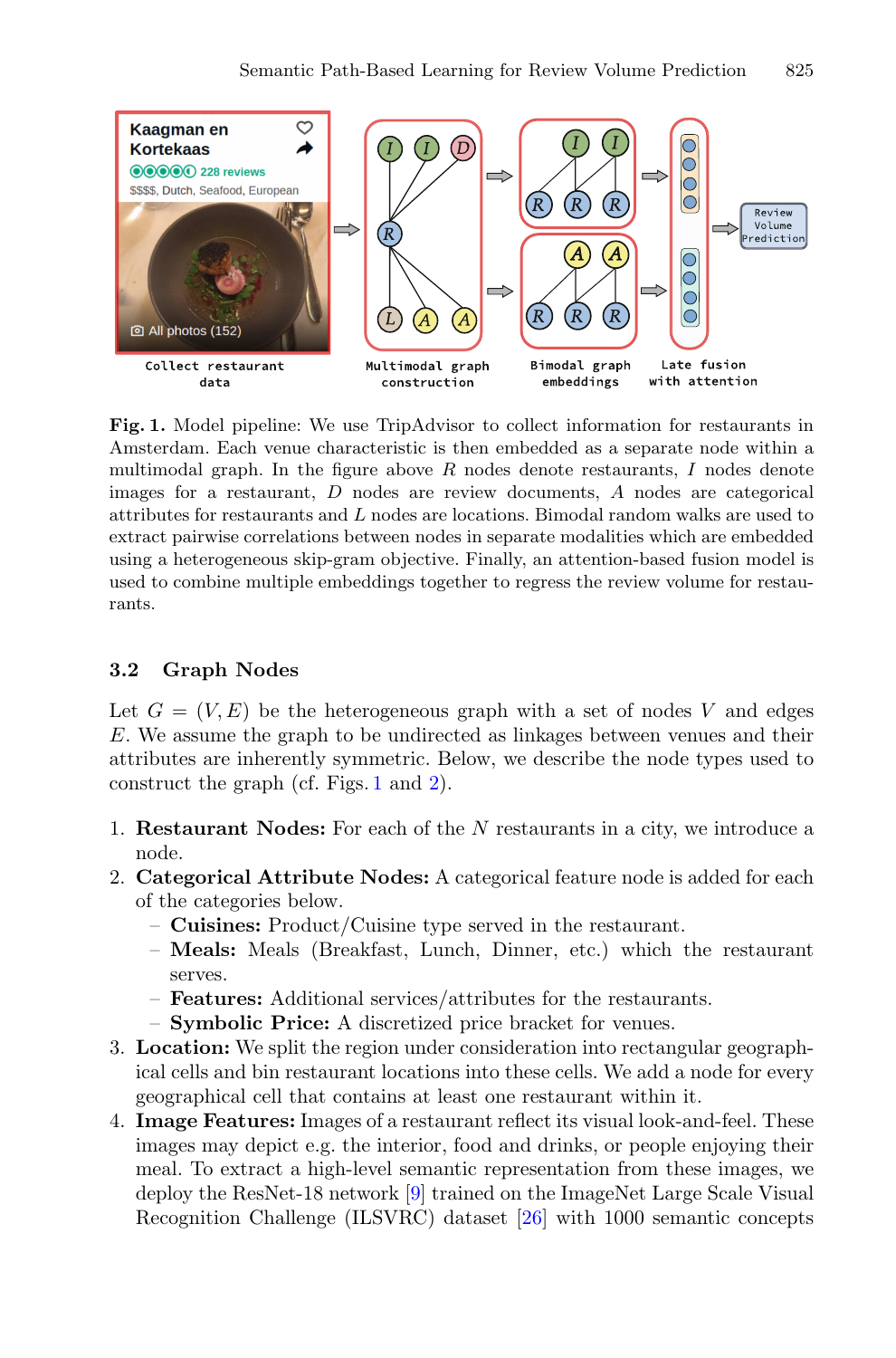

<span id="page-6-0"></span>**Fig. 2.** Pipeline for embedding modality-specific sub-networks: In this illustrative example, we use a graph with 2 modalities.  ${R_1, \ldots, R_3}$  are restaurant nodes,  ${A_1, \ldots, A_3}$  are nodes from a modality with categorical information and  ${B_1, \ldots, B_3}$ are nodes from a modality with similarity linkages. Random walks are performed over modality-specific sub-networks for each metapath and each model is trained separately to create metapath-specific embeddings.

and use the penultimate layer output as a compressed low-dimensional representation for the image. Since the number of available images for each venue may vary dramatically depending on its popularity, adding a node for every image can lead to an unreasonably large graph. To mitigate this issue, we cluster image features for each restaurant using the K-Means algorithm and use the cluster centers as representative image features for a restaurant, similar to Zahálka *et al.* [\[35](#page-15-1)]. We chose  $K = 5$  as a reasonable trade-off between the granularity of our representations and tractability of generating embeddings for this modality.

5. **User Review Features:** The way patrons write about a restaurant and the usage of specialized terms can contain important information about a restaurant that may be missing from its categorical attributes. For example, usage of the Indian cottage cheese 'Paneer' can be found in similar cuisine types like Nepali, Surinamese, etc. and user reviews talking about dishes containing 'Paneer' can be leveraged to infer that Indian and Nepali cuisines share some degree of similarity. To model such effects, we collect reviews for every restaurant. Since individual reviews may not provide a comprehensive unbiased picture of the restaurant, we chose not to treat them individually,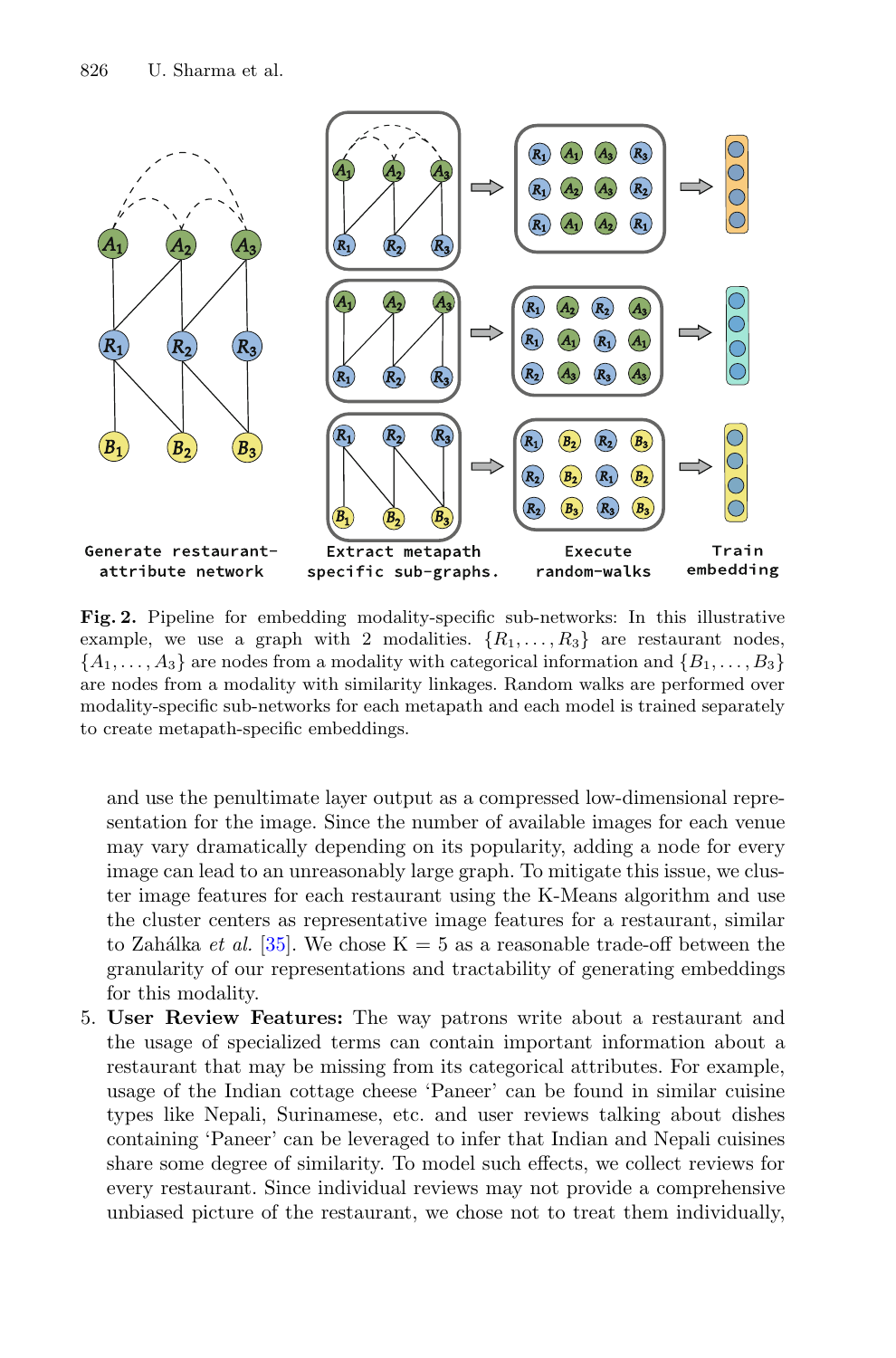but to consider them as a single document. We then use a distributed bag-of-words model from [\[13\]](#page-13-12) to generate low-dimensional representations of these documents for each restaurant. Since the reviews of a restaurant can widely vary based on its popularity, we only consider the 10 most recent reviews for each restaurant to prevent biases from document length getting into the model.

6. **Users:** Since TripAdvisor does not record check-ins, we can only leverage explicit feedback from users who chose to leave a review. We add a node for each of the users who visited at least two restaurants in Amsterdam and left a review.

### **3.3 Graph Edges**

Similar to [\[25,](#page-14-6)[28,](#page-14-5)[32](#page-14-4)], we introduce two kinds of edges in our graph:

- 1. **Attribute edges:** These are *heterogeneous* edges that connect a restaurant node to the nodes of its categorical attributes, image features, review features and users. In our graph, we instantiate them as undirected, unweighted edges.
- 2. **Similarity edges:** These are *homogeneous* edges between the feature nodes within a single modality. For image features, we use a radial basis function as a non-linear transformation of the euclidean distances between image feature vectors.

$$
S_I(I_j, I_k) = \exp\left(-\frac{\|I_j - I_k\|^2}{2\sigma^2}\right) \tag{1}
$$

For document vectors, we use cosine similarity to find restaurants with similar reviews.

$$
S_T(T_j, T_k) = \frac{T_j \cdot T_k}{\|T_j\| \|T_k\|} \tag{2}
$$

Adding a weighted similarity edge between every node in the same modality would yield an extremely dense adjacency matrix. To avoid this, we only add similarity links between a node and its  $K$  nearest neighbors in each modality. By choosing the nearest  $K$  neighbors, we make our similarity threshold adaptive allowing it to adjust to varying scales of distance in multiple modalities.

#### <span id="page-7-0"></span>**3.4 Bimodal Graph Embeddings**

Metapaths can provide a modular and simple interface for injecting semantics into the network. Since metapaths, in our case, are essentially paths over the modality set, they can be used to encode inter-modality correlations. In this work, we generate embeddings with two specific properties:

1. All metapaths are binary and only include transitions over 2 modalities. Since venues/restaurants are always a part of the metapath, we only include one other modality.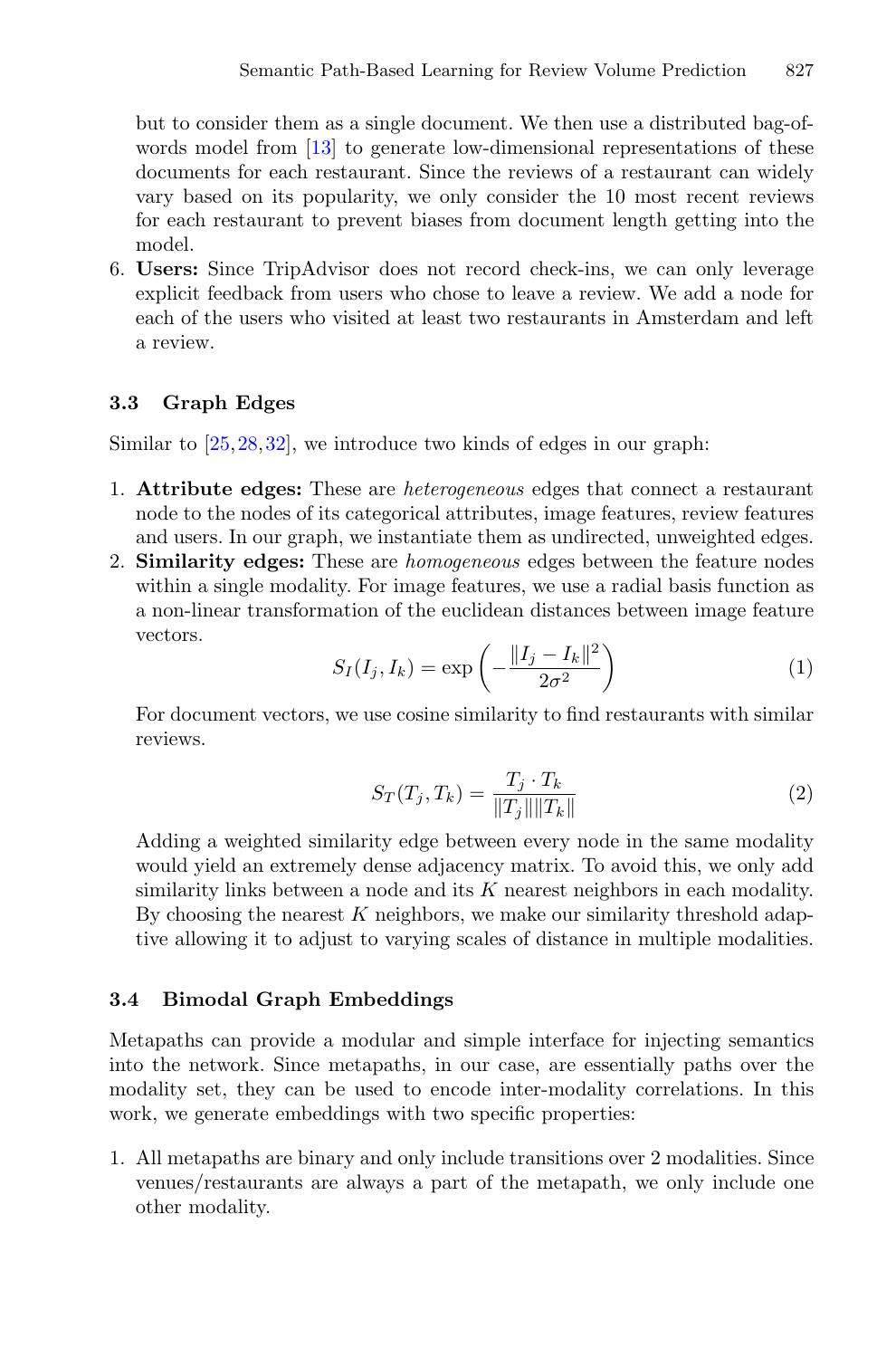2. During optimization, we only track the short-range context by choosing a small window size. Window size is the maximum distance between the input node and a predicted node in a walk. In our model, walks over the metapath only capture short-range semantic contexts and the choice of a larger window can be detrimental to generalization. For example, consider a random walk over the **Restaurant - Cuisine - Restaurant** metapath. In the sampled nodes below, restaurants are in red while cuisines are in blue.

```
[Kediri, Indonesian Cuisine, Indonesian Palace, Chinese Cuisine,
China Town, Fast Food Cuisine, McDonalds]
```
Optimizing over a large context window can lead to McDonald's (fast-food cuisine) and Kediri (Indonesian cuisine) being placed close in the embedding space. This is erroneous and does not capture the intended semantics which should bring restaurants closer only if they share the exact attribute.

We use the metapaths in Table [1](#page-8-0) to perform unbiased random walks on the graph detailed in Sect. [3.2.](#page-5-1) Each of these metapaths enforces similarity based on certain semantics.

<span id="page-8-0"></span>**Table 1.** Metapaths used for the Restaurant-Attributes multimodal network.

|                | No.   Metapath                                  |
|----------------|-------------------------------------------------|
| 1              | Venues - Cuisines - Venues                      |
| $\overline{2}$ | Venues - Facilities - Venues                    |
| 3              | Venues - Meals - Venues                         |
| $\overline{4}$ | Venues - Price - Venues                         |
| 5              | Venues - Location cell - Venues                 |
| 6              | Venues - Users - Venues                         |
| $\overline{7}$ | Venues - Location cell - Location cell - Venues |
| 8              | Venues - Img. Feats. - Img. Feats - Venues      |
| 9              | Venues - Review Feats. - Review Feats - Venues  |

We train separate embeddings using the heterogeneous skip-gram objective similar to [\[6](#page-13-9)]. For every metapath, we maximize the probability of observing the heterogeneous context  $N_a(v)$  given the node v. In Eq. [\(3\)](#page-8-1),  $\mathcal{A}_m$  is the node type-set and  $V_m$  is the node-set for metapath m.

<span id="page-8-1"></span>
$$
\arg\max_{\theta} \sum_{v \in V_m} \sum_{a \in A_m} \sum_{c_a \in N_a(v)} \log p(c_a|v; \theta)
$$
\n(3)

#### <span id="page-8-2"></span>**3.5 Modality Fusion**

The original Metapath2vec model  $[6]$  $[6]$  uses multiple metapaths  $[29]$  to learn separate embeddings, some of which perform better than the others. On the DBLP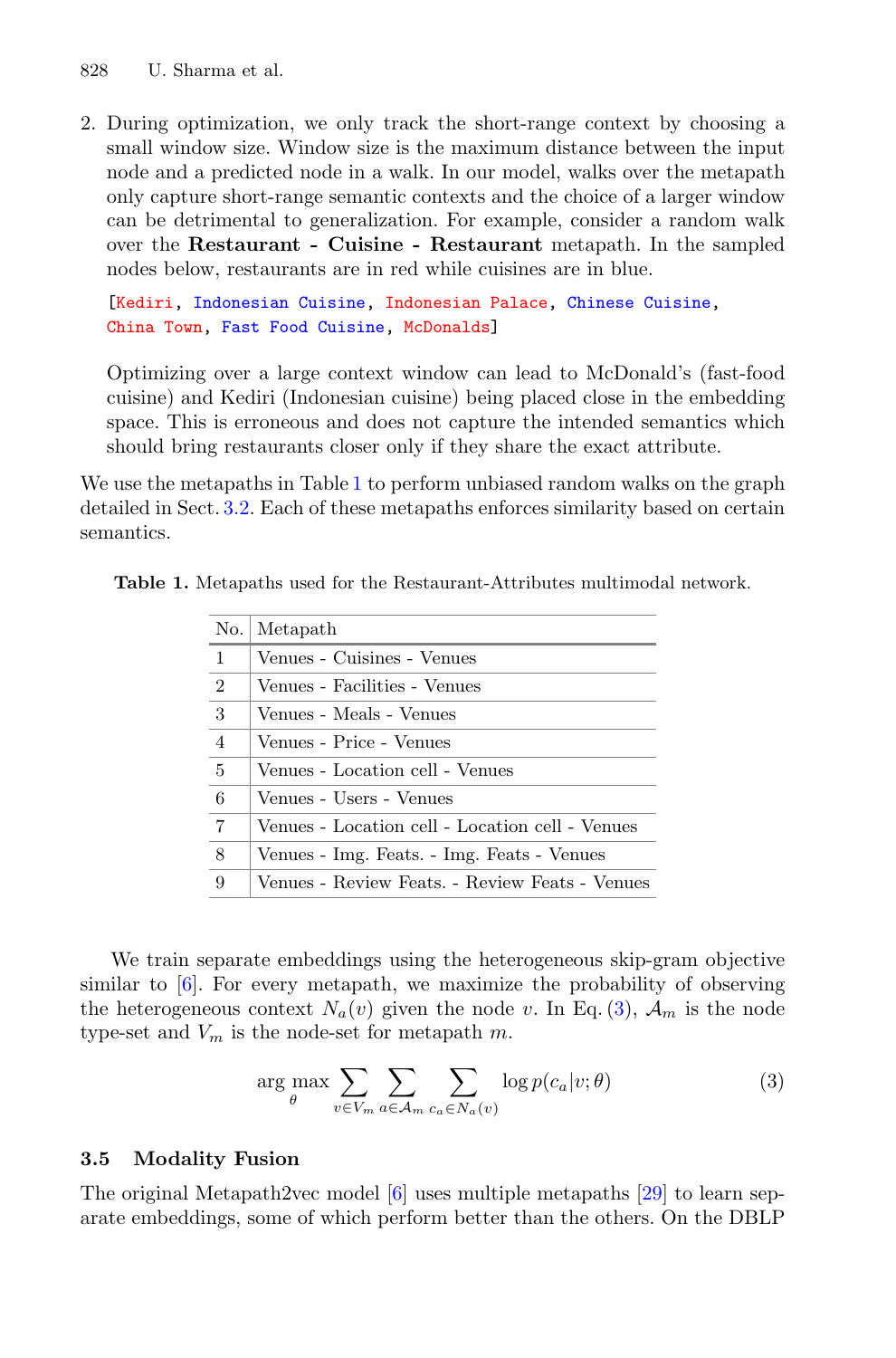

**Fig. 3.** Attention-weighted modality fusion: metapath-specific embeddings are fed into a common attention mechanism that generates an attention vector. Each modality is then reweighted with the attention vector and concatenated. This joint representation is then fed into a ridge regressor to predict the volume of ratings for each restaurant.

bibliographic graph that consists of Authors (A), Papers (P) and Venues (V), the performance of their recommended metapath 'A-P-V-P-A' was empirically better than the alternative metapath 'A-P-A' on the node classification task. At this point, it is important to recall that in our model, each metapath extracts a separate *view* of the same graph. These views may contain *complementary* information and it may be disadvantageous to only retain the best performing view. For an optimal representation, these complementary views should be fused.

In this work, we employ an embedding-level attention mechanism similar to the attention mechanism introduced in [\[33](#page-14-14)] that selectively combines embeddings based on their performance on a downstream task. Assuming  $S$  to be the set of metapath-specific embeddings for metapaths  $m_1, m_2, \ldots, m_N$ , following the approach outlined in Fig. [3,](#page-9-0) we can denote it as:

<span id="page-9-0"></span>
$$
S = \{E_{m_1}, E_{m_2}, \cdots, E_{m_N}\}\tag{4}
$$

We then use a two-layer neural network to learn an embedding-specific attention  $A_{m_n}$  for metapath  $m_n$ :

$$
A_{m_n} = h \cdot ReLU(W \cdot E_{m_n} + b)
$$
 (5)

Further, we perform a softmax transformation of the attention network outputs to an embedding-specific weight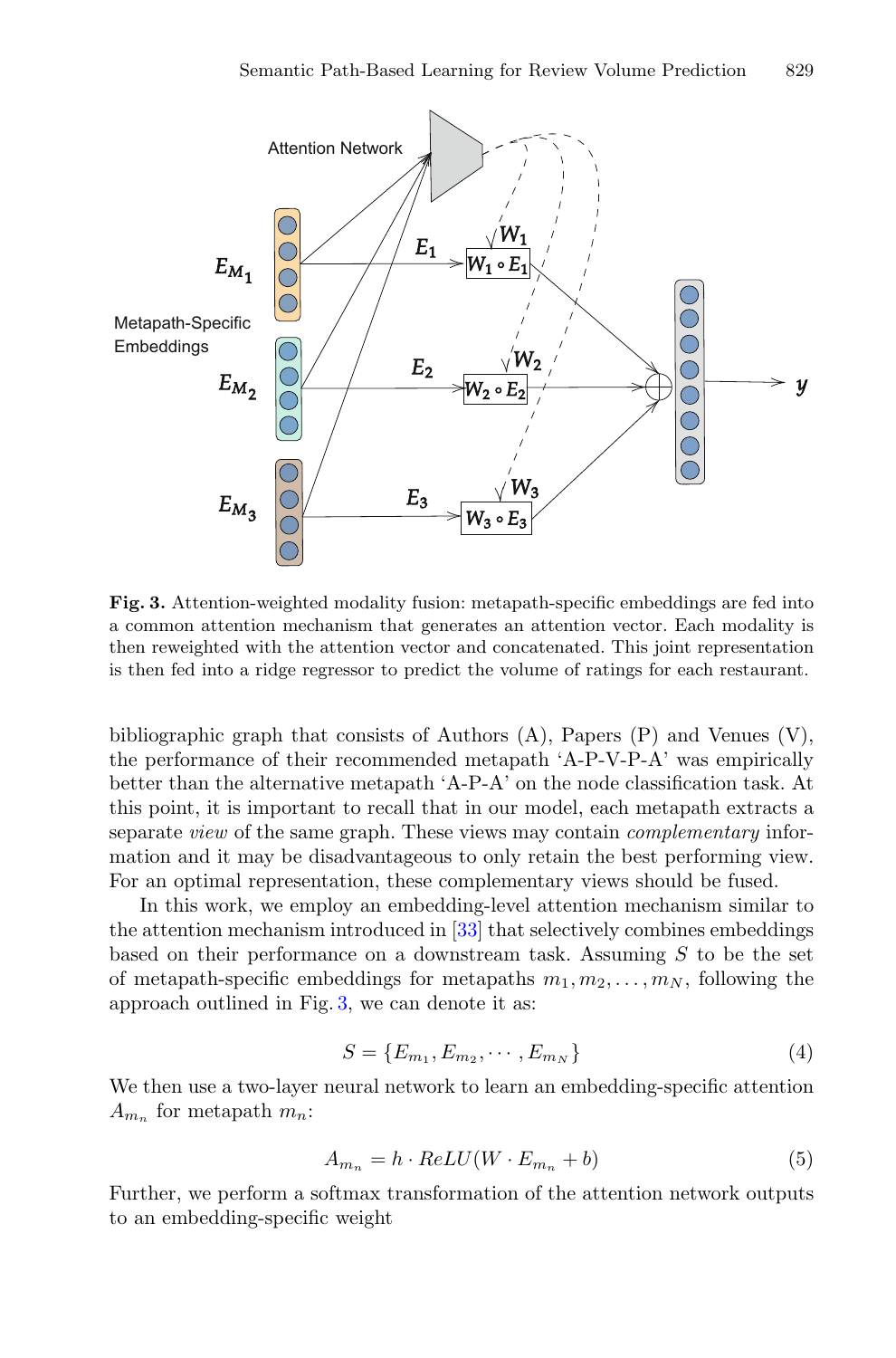$$
w_{m_n} = \frac{\exp(A_{m_n})}{\sum_{k=1}^{N} \exp(A_{m_k})}
$$
(6)

Finally, we concatenate the attention-weighted metapath-specific embeddings to generate a fused embedding

$$
O = [w_{m_1}.E_{m_1}|w_{m_2}.E_{m_2}|...|w_{m_N}.E_{m_N}]
$$
\n(7)

## <span id="page-10-0"></span>**4 Experiments**

We evaluate the performance of the embedding fusion model on the task of predicting the volume (total count) of reviews received by a restaurant. We conjecture that the volume of reviews is an unbiased proxy for the general popularity and footfall for a restaurant and is more reliable than indicators like ranking or ratings which may be biased by TripAdvisor's promotion algorithms. We use the review volume collected from TripAdvisor as the target variable and model this task as a regression problem.

## **4.1 Experiment Setup**

**Data Collection.** We use publicly-available data from TripAdvisor for our experiments. To build the graph detailed in Sect. [3.2,](#page-5-1) we collect data for 3,538 restaurants in Amsterdam, The Netherlands that are listed on TripAdvisor. We additionally collect 168,483 user-contributed restaurant reviews made by 105,480 *unique* users, of which only 27,318 users visit more than 2 restaurants in the city. We only retain these 27,318 users in our graph and drop others. We also collect 215,544 user-contributed images for these restaurants. We construct the restaurant network by embedding venues and their attributes listed in Table [1](#page-8-0) as nodes.

**Bimodal Embeddings.** We train separate bimodal embeddings by optimizing the heterogeneous skip-gram objective from Eq.  $(3)$  using stochastic gradient descent and train embeddings for all metapaths enumerated in Table [1.](#page-8-0) We use restaurant nodes as root nodes for the unbiased random walks and perform 80 walks per root node, each with a walk length of 80. Each embedding has a dimensionality of 48, uses a window-size of 5 and is trained for 200 epochs.

**Embedding Fusion Models.** We chose two fusion models in our experiments to analyze the efficacy of our embeddings:

1. Simple Concatenation Model: We use a model that performs a simple concatenation of the individual metapath-specific embeddings detailed in Sect. [3.4](#page-7-0) to exhibit the baseline performance on the tasks detailed in Sect. [4.](#page-10-0) Simple concatenation is a well-established additive fusion technique in multimodal deep learning  $[18, 19]$  $[18, 19]$ .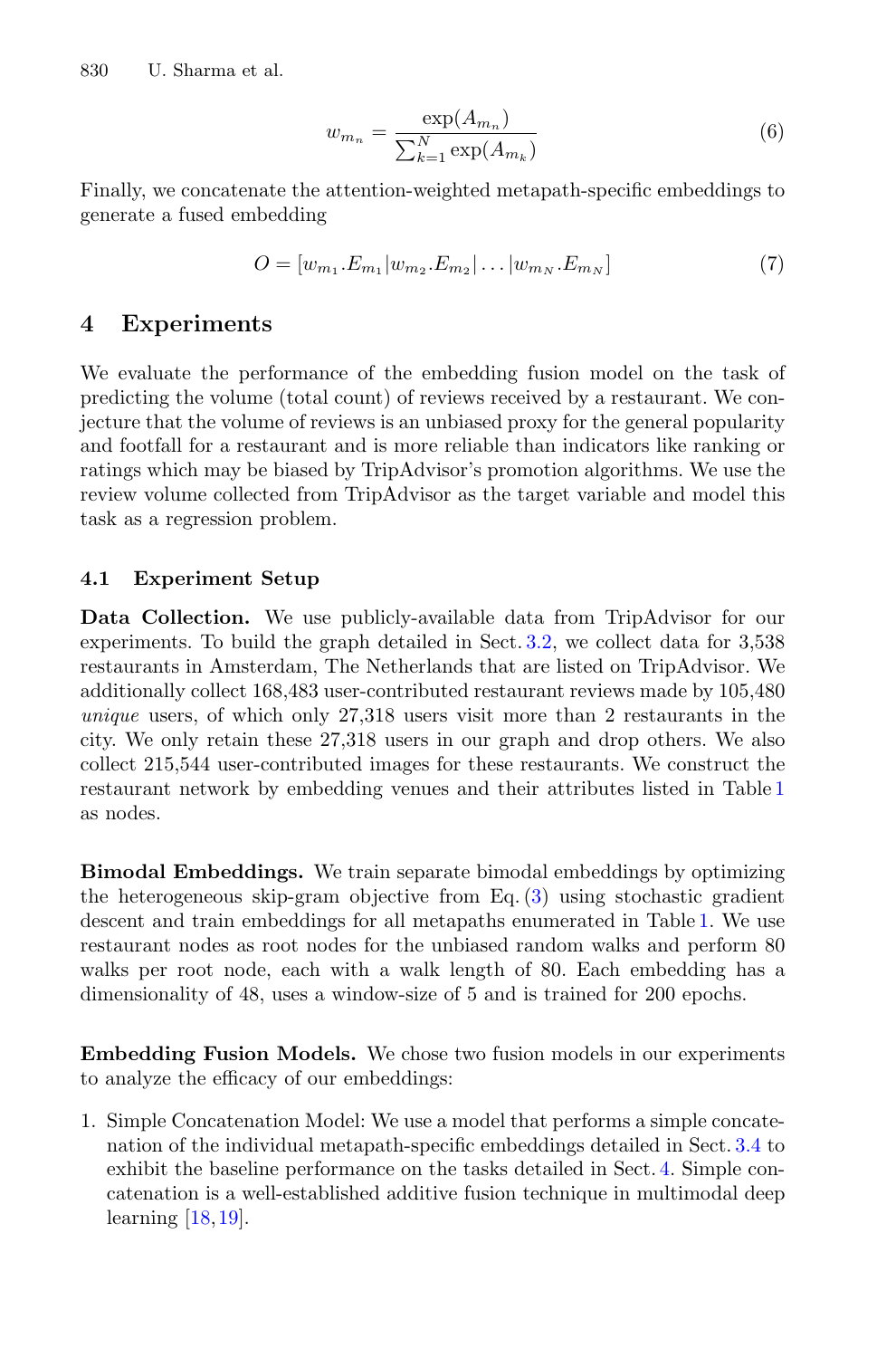| Metapath                                                          | Mean<br>squared error | Mean absolute<br>error | Coefficient of<br>determination |
|-------------------------------------------------------------------|-----------------------|------------------------|---------------------------------|
| Venues - Cuisines - Venues                                        | 2.56                  | 1.24                   | 0.22                            |
| Venues - Facilities - Venues                                      | 1.93                  | 1.09                   | 0.40                            |
| Venues - Meals - Venues                                           | 2.41                  | 1.23                   | 0.28                            |
| Venues - Price - Venues                                           | 2.00                  | 1.09                   | 0.36                            |
| Venues - Location cell - Venues                                   | 3.13                  | 1.45                   | 0.09                            |
| Venues - Users - Venues                                           | 3.38                  | 1.54                   | 0.01                            |
| Venues - Location cell - Location cell -<br>Venues                | 2.75                  | 1.36                   | 0.08                            |
| Venues - Img. Feats. - Img. Feats -<br>Venues                     | 2.73                  | 1.33                   | 0.12                            |
| Venues - Review Feats. - Review Feats -<br>Venues                 | 2.68                  | 1.32                   | 0.224                           |
| $Modality concatenation + Ridge$<br>regression                    | 1.29                  | 0.89                   | 0.62                            |
| Attention weighted modality<br>$concatenation + Ridge regression$ | 0.99                  | 0.77                   | 0.70                            |

<span id="page-11-0"></span>**Table 2.** Performance of individual metapath-specific embeddings on the review volume prediction task

2. Modality Fusion Model: We use our attention-based modality fusion model detailed in Sect. [3.5](#page-8-2) to exhibit the effects of a learnable weighted-fusion of modalities on the evaluation tasks.

Each of the models uses a ridge regression algorithm to estimate the predictive power of each metapath-specific embedding on the volume regression task. This regressor is jointly trained with the attention model in the Attention-Weighted Model. All models are optimized using stochastic gradient descent with the Adam optimizer [\[12](#page-13-13)] with a learning rate of 0.1.

## **4.2 Results and Findings**

In Table [2,](#page-11-0) we report the results from our experiments on the review-volume prediction task. We observe that metapaths with nodes containing categorical attributes perform significantly better than vector-based features. In particular, categorical attributes like Cuisines, Facilities, and Price have a significantly higher coefficient of determination  $(R^2)$  as compared to visual feature nodes. It is interesting to observe here that nodes like locations, images, and textual reviews are far more numerous than categorical nodes and part of their decreased performance may be explained by the fact that our method of short walks may not be sufficiently expressive when the number of feature nodes is large. In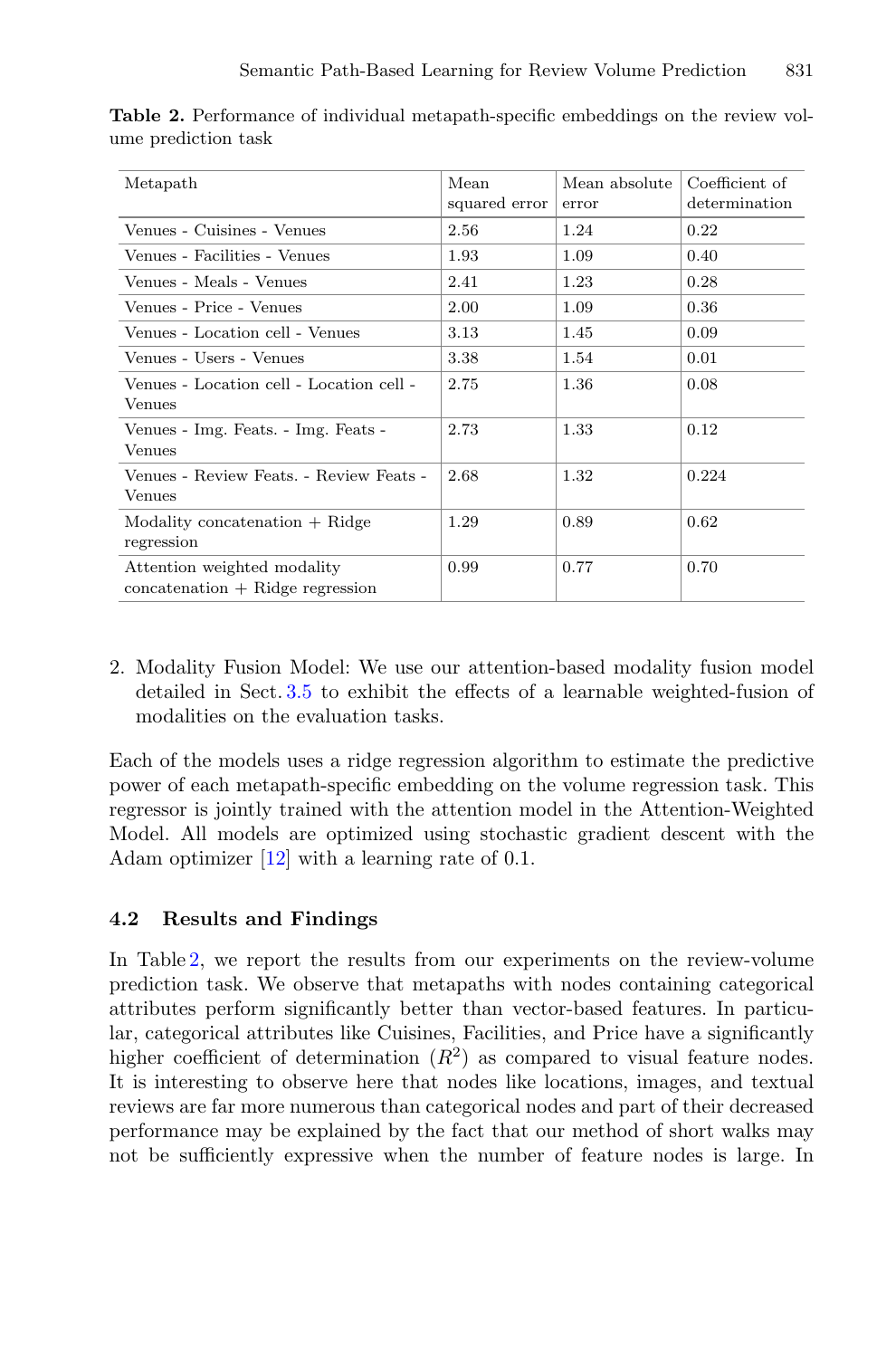addition, as mentioned in related work, we performed these experiments with the *node2vec* model, but since it is not designed for heterogeneous multimodal graphs, it yielded performance scores far below the weakest single modality.

A review of the fusion models indicates that taking all the metapaths together can improve performance significantly. The baseline simple concatenation fusion model, commonly used in literature, is considerably better than the best-performing metapath (Venues - Facilities - Venues). The attention basedmodel builds significantly over the baseline performance and while it employs a similar concatenation scheme as the baseline concatenation model, the introduction of the attention module allows it to handle noisy and unreliable modalities. The significant increase in the predictive ability of the attention-based model can be attributed to the fact that while all modalities encode information, some of them may be less informative or reliable than others, and therefore contribute less to the performance of the model. Our proposed fusion approach is, therefore, capable of handling weak or noisy modalities appropriately.

## **5 Conclusion**

In this work, we propose an alternative, modular framework for learning from multimodal graphs. We use metapaths as a means to specify semantic relations between nodes and each of our bimodal embeddings captures similarities between restaurant nodes on a single attribute. Our attention-based model combines separately learned bimodal embeddings using a late-fusion setup for predicting the review volume of the restaurants. While each of the modalities can predict the volume of reviews to a certain extent, a more comprehensive picture is only built by combining complementary information from multiple modalities. We demonstrate the benefits of our fusion approach on the review volume prediction task and demonstrate that a fusion of complementary views provides the best way to learn from such networks. In future work, we will investigate how the technique generalises to other tasks and domains.

# **References**

- <span id="page-12-0"></span>1. Abrach, H., et al.: MANTIS: system support for MultimodAl NeTworks of in-situ sensors. In: Proceedings of the Second ACM International Workshop on Wireless Sensor Networks and Applications, WSNA 2003 (2003)
- <span id="page-12-2"></span>2. Arya, D., Rudinac, S., Worring, M.: HyperLearn: a distributed approach for representation learning in datasets with many modalities. In: MM 2019 - Proceedings of the 27th ACM International Conference on Multimedia (2019). [https://doi.org/](https://doi.org/10.1145/3343031.3350572) [10.1145/3343031.3350572](https://doi.org/10.1145/3343031.3350572)
- <span id="page-12-1"></span>3. Battaglia, P., Pascanu, R., Lai, M., Rezende, D.J., Kavukcuoglu, K.: Interaction networks for learning about objects, relations and physics. In: Proceedings of the 30th International Conference on Neural Information Processing Systems, NIPS 2016, pp. 4509–4517. Curran Associates Inc., USA (2016). [http://dl.acm.](http://dl.acm.org/citation.cfm?id=3157382.3157601) [org/citation.cfm?id=3157382.3157601](http://dl.acm.org/citation.cfm?id=3157382.3157601)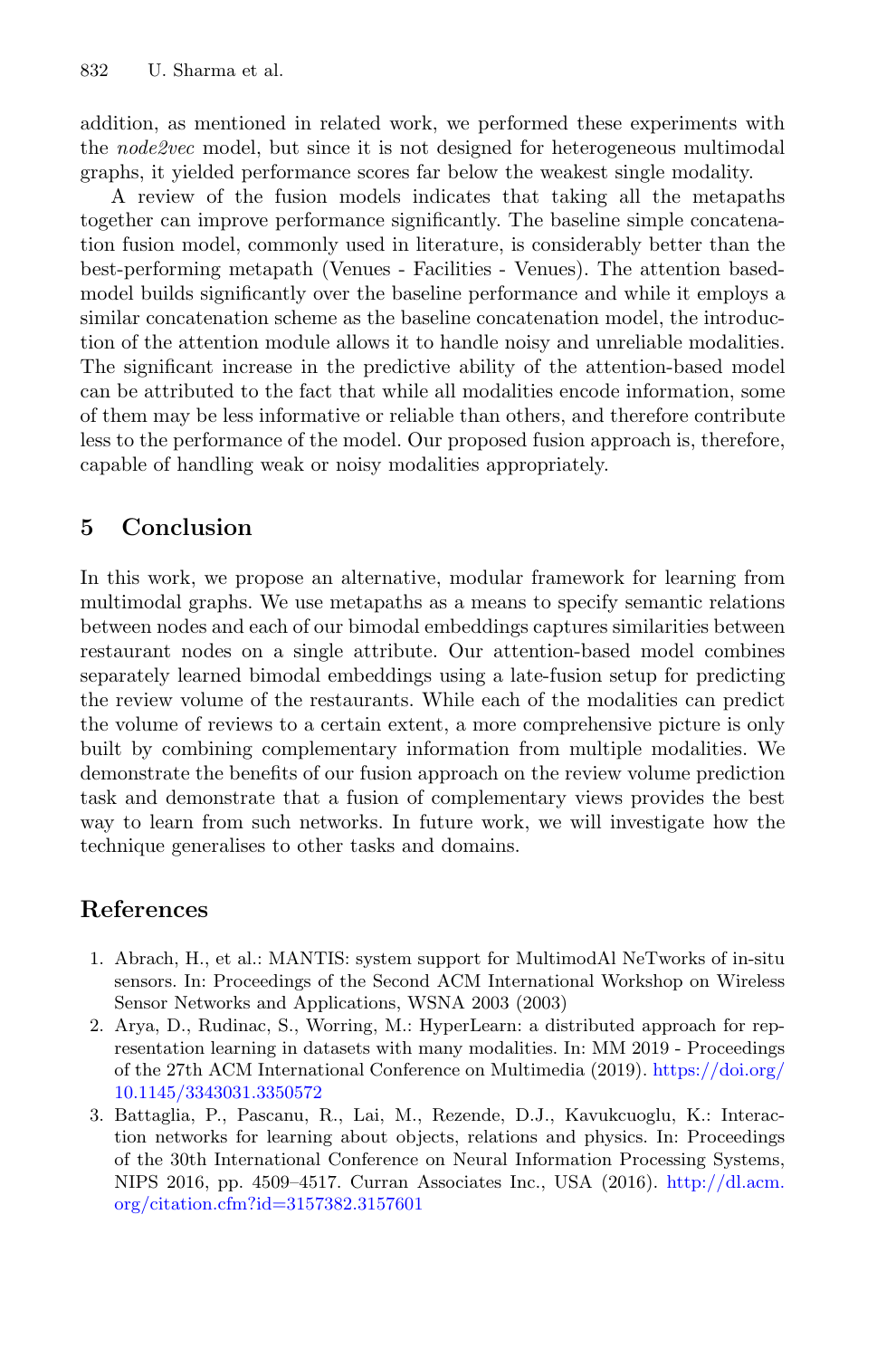- <span id="page-13-3"></span>4. Chang, S., Han, W., Tang, J., Qi, G.J., Aggarwal, C.C., Huang, T.S.: Heterogeneous network embedding via deep architectures. In: Proceedings of the ACM SIGKDD International Conference on Knowledge Discovery and Data Mining (2015). <https://doi.org/10.1145/2783258.2783296>
- <span id="page-13-1"></span>5. Clements, M., De Vries, A.P., Reinders, M.J.T.: The task-dependent effect of tags and ratings on social media access. ACM Trans. Inf. Syst. (2010). [https://doi.org/](https://doi.org/10.1145/1852102.1852107) [10.1145/1852102.1852107](https://doi.org/10.1145/1852102.1852107)
- <span id="page-13-9"></span>6. Dong, Y., Chawla, N.V., Swami, A.: Metapath2vec: scalable representation learning for heterogeneous networks. In: Proceedings of the ACM SIGKDD International Conference on Knowledge Discovery and Data Mining (2017). [https://doi.org/10.](https://doi.org/10.1145/3097983.3098036) [1145/3097983.3098036](https://doi.org/10.1145/3097983.3098036)
- <span id="page-13-0"></span>7. Fang, Y., Zhao, X., Huang, P., Xiao, W., de Rijke, M.: M-HIN: complex embeddings for heterogeneous information networks via metagraphs. In: Proceedings of the 42Nd International ACM SIGIR Conference on Research and Development in Information Retrieval, SIGIR 2019, pp. 913–916. ACM, New York, NY, USA (2019). [https://doi.org/10.1145/3331184.3331281,](https://doi.org/10.1145/3331184.3331281) <http://doi.acm.org/10.1145/3331184.3331281>
- <span id="page-13-8"></span>8. Grover, A., Leskovec, J.: Node2vec: scalable feature learning for networks. In: Proceedings of the ACM SIGKDD International Conference on Knowledge Discovery and Data Mining (2016). <https://doi.org/10.1145/2939672.2939754>
- <span id="page-13-11"></span>9. He, K., Zhang, X., Ren, S., Sun, J.: Deep residual learning for image recognition. In: Proceedings of the IEEE Computer Society Conference on Computer Vision and Pattern Recognition (2016). <https://doi.org/10.1109/CVPR.2016.90>
- <span id="page-13-10"></span>10. Hu, B., Shi, C., Zhao, W.X., Yu, P.S.: Leveraging meta-path based context for top-n recommendation with a neural co-attention model. In: Proceedings of the ACM SIGKDD International Conference on Knowledge Discovery and Data Mining (2018). <https://doi.org/10.1145/3219819.3219965>
- <span id="page-13-4"></span>11. Huang, F., Zhang, X., Li, C., Li, Z., He, Y., Zhao, Z.: Multimodal network embedding via attention based multi-view variational autoencoder. In: ICMR 2018 - Proceedings of the 2018 ACM International Conference on Multimedia Retrieval (2018). <https://doi.org/10.1145/3206025.3206035>
- <span id="page-13-13"></span>12. Kingma, D.P., Ba, J.L.: Adam: a method for stochastic gradient descent. In: ICLR: International Conference on Learning Representations (2015)
- <span id="page-13-12"></span>13. Le, Q., Mikolov, T.: Distributed representations of sentences and documents. In: 31st International Conference on Machine Learning, ICML 2014 (2014)
- <span id="page-13-5"></span>14. Li, Z., Tang, J., Mei, T.: Deep collaborative embedding for social image understanding. IEEE Trans. Pattern Anal. Mach. Intell. (2018). [https://doi.org/10.](https://doi.org/10.1109/TPAMI.2018.2852750) [1109/TPAMI.2018.2852750](https://doi.org/10.1109/TPAMI.2018.2852750)
- <span id="page-13-6"></span>15. Lucchese, C., Perego, R., Silvestri, F., Vahabi, H., Venturini, R.: How random walks can help tourism. In: Baeza-Yates, R., et al. (eds.) ECIR 2012. LNCS, vol. 7224, pp. 195–206. Springer, Heidelberg (2012). [https://doi.org/10.1007/978-3-642-28997-](https://doi.org/10.1007/978-3-642-28997-2_17) 2 [17](https://doi.org/10.1007/978-3-642-28997-2_17)
- <span id="page-13-2"></span>16. McAuley, J., Leskovec, J.: Image labeling on a network: using social-network metadata for image classification. In: Fitzgibbon, A., Lazebnik, S., Perona, P., Sato, Y., Schmid, C. (eds.) ECCV 2012. LNCS, vol. 7575, pp. 828–841. Springer, Heidelberg (2012). [https://doi.org/10.1007/978-3-642-33765-9](https://doi.org/10.1007/978-3-642-33765-9_59) 59
- <span id="page-13-7"></span>17. Mikolov, T., Sutskever, I., Chen, K., Corrado, G., Dean, J.: Distributed representations of words and phrases and their compositionality. In: Advances in Neural Information Processing Systems (2013)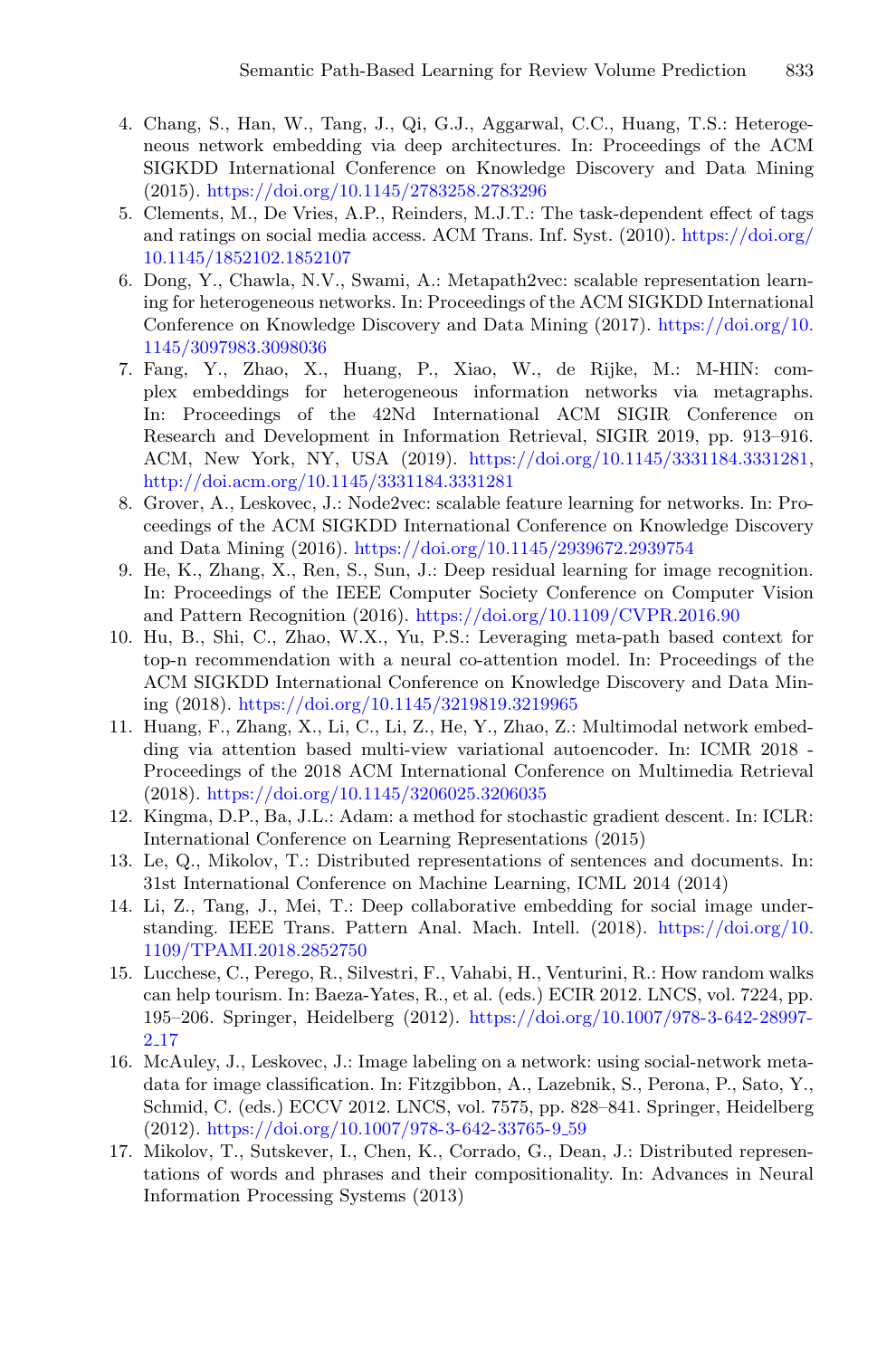- <span id="page-14-15"></span>18. Ngiam, J., Khosla, A., Kim, M., Nam, J., Lee, H., Ng, A.Y.: Multimodal deep learning. In: Proceedings of the 28th International Conference on Machine Learning, ICML 2011 (2011)
- <span id="page-14-16"></span>19. Ouyang, W., Chu, X., Wang, X.: Multi-source deep learning for human pose estimation. In: Proceedings of the IEEE Computer Society Conference on Computer Vision and Pattern Recognition (2014). <https://doi.org/10.1109/CVPR.2014.299>
- <span id="page-14-10"></span>20. Page, L., Brin, S., Motwani, R., Winograd, T.: The PageRank citation ranking: bringing order to the web. Technical report, 1999-66. Stanford InfoLab, November 1999. Previous number: SIDL-WP-1999-0120. [http://ilpubs.stanford.edu:8090/](http://ilpubs.stanford.edu:8090/422/) [422/](http://ilpubs.stanford.edu:8090/422/)
- <span id="page-14-3"></span>21. Pan, J.Y., Yang, H.J., Faloutsos, C., Duygulu, P.: GCap: graph-based automatic image captioning. In: IEEE Computer Society Conference on Computer Vision and Pattern Recognition Workshops (2004). <https://doi.org/10.1109/CVPR.2004.353>
- <span id="page-14-11"></span>22. Perozzi, B., Al-Rfou, R., Skiena, S.: DeepWalk: online learning of social representations. In: Proceedings of the ACM SIGKDD International Conference on Knowledge Discovery and Data Mining (2014). <https://doi.org/10.1145/2623330.2623732>
- <span id="page-14-0"></span>23. Pirson, I., Fortemaison, N., Jacobs, C., Dremier, S., Dumont, J.E., Maenhaut, C.: The visual display of regulatory information and networks. Trends Cell Biol. (2000). [https://doi.org/10.1016/S0962-8924\(00\)01817-1](https://doi.org/10.1016/S0962-8924(00)01817-1)
- <span id="page-14-7"></span>24. Roweis, S.T., Saul, L.K.: Nonlinear dimensionality reduction by locally linear embedding. Science (2000). <https://doi.org/10.1126/science.290.5500.2323>
- <span id="page-14-6"></span>25. Rudinac, S., Hanjalic, A., Larson, M.: Generating visual summaries of geographic areas using community-contributed images. IEEE Trans. Multimed. (2013). <https://doi.org/10.1109/TMM.2013.2237896>
- <span id="page-14-13"></span>26. Russakovsky, O., et al.: ImageNet large scale visual recognition challenge. Int. J. Comput. Vis. **115**(3), 211–252 (2015). <https://doi.org/10.1007/s11263-015-0816-y>
- <span id="page-14-2"></span>27. Shi, C., Hu, B., Zhao, W.X., Yu, P.S.: Heterogeneous information network embedding for recommendation. IEEE Trans. Knowl. Data Eng. (2019). [https://doi.org/](https://doi.org/10.1109/TKDE.2018.2833443) [10.1109/TKDE.2018.2833443](https://doi.org/10.1109/TKDE.2018.2833443)
- <span id="page-14-5"></span>28. Stathopoulos, V., Urban, J., Jose, J.: Semantic relationships in multi-modal graphs for automatic image annotation. In: Macdonald, C., Ounis, I., Plachouras, V., Ruthven, I., White, R.W. (eds.) ECIR 2008. LNCS, vol. 4956, pp. 490–497. Springer, Heidelberg (2008). [https://doi.org/10.1007/978-3-540-78646-7](https://doi.org/10.1007/978-3-540-78646-7_47) 47
- <span id="page-14-12"></span>29. Sun, Y., Han, J., Yan, X., Yu, P.S., Wu, T.: PathSim: meta path-based top-k similarity search in heterogeneous information networks. In: Proceedings of the VLDB Endowment (2011)
- <span id="page-14-8"></span>30. Tang, J., Qu, M., Wang, M., Zhang, M., Yan, J., Mei, Q.: LINE: large-scale information network embedding. In: WWW 2015 - Proceedings of the 24th International Conference on World Wide Web (2015). <https://doi.org/10.1145/2736277.2741093>
- <span id="page-14-1"></span>31. Uchida, K., Sumalee, A., Watling, D., Connors, R.: Study on optimal frequency design problem for multimodal network using probit-based user equilibrium assignment. Transp. Res. Rec. (2005). <https://doi.org/10.3141/1923-25>
- <span id="page-14-4"></span>32. Urban, J., Jose, J.M.: Adaptive image retrieval using a graph model for semantic feature integration. In: Proceedings of the ACM International Multimedia Conference and Exhibition (2006). <https://doi.org/10.1145/1178677.1178696>
- <span id="page-14-14"></span>33. Wang, X., et al.: Heterogeneous graph attention network. In: The Web Conference 2019 - Proceedings of the World Wide Web Conference, WWW 2019 (2019). <https://doi.org/10.1145/3308558.3313562>
- <span id="page-14-9"></span>34. Yang, C., Liu, Z., Zhao, D., Sun, M., Chang, E.Y.: Network representation learning with rich text information. In: IJCAI International Joint Conference on Artificial Intelligence (2015)